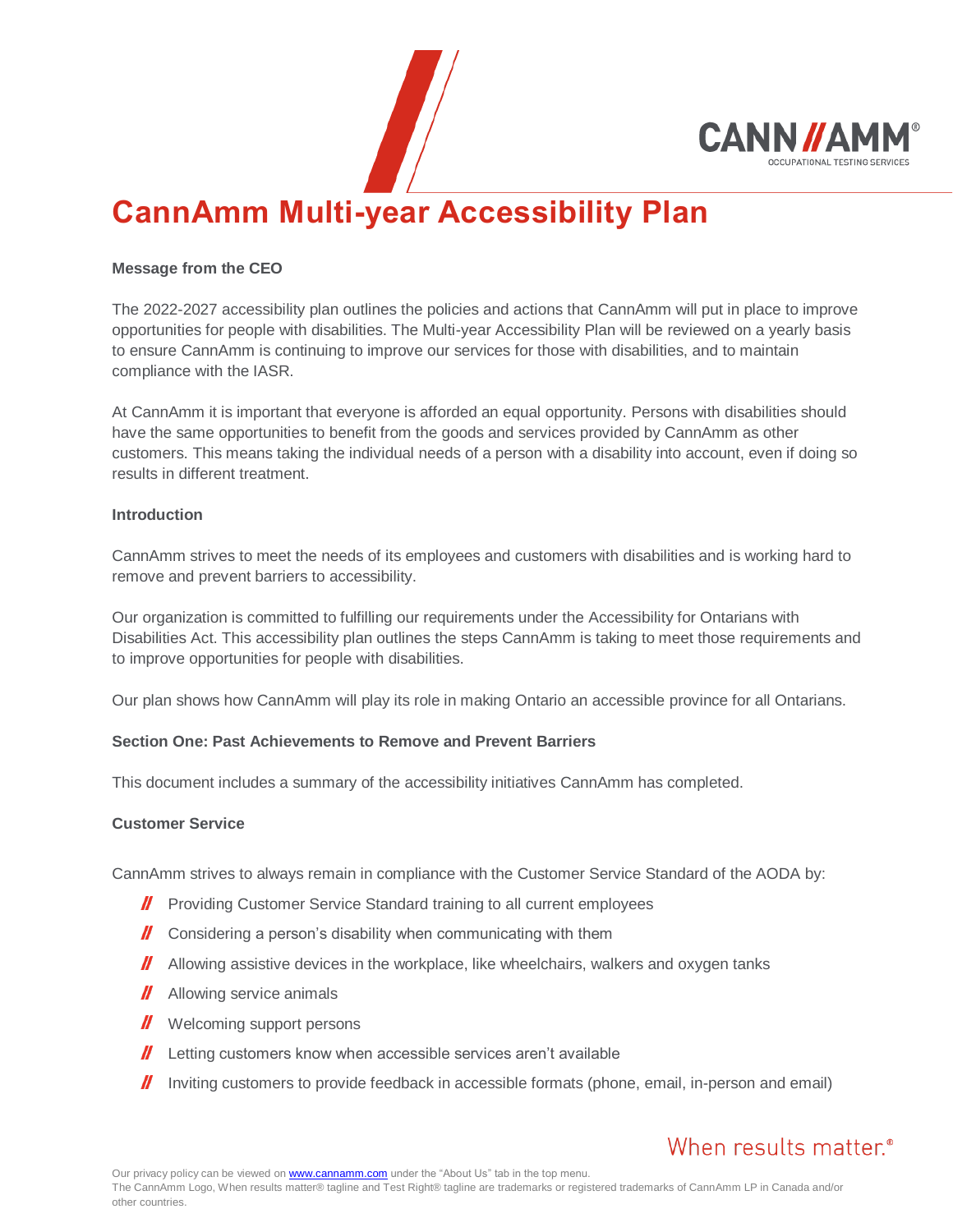For more information about Ontario's Customer Service Standard, visit<http://ontario.ca/AccessON>

#### **Information and Communications**

CannAmm has created a comprehensive Accessibility policy that is available to all staff and in accessible format upon request.

#### **Employment**

CannAmm has always strived to accommodate any employee that has requested such accommodations. We have brought in ergonomists to ensure that staff with mobility issues are optimally set up.

### **Section Two: Strategies and Actions**

Identify the projects and programs your organization plans between now and 2027 to meet the requirements of the Accessibility for Ontarians with Disabilities Act and to remove and prevent barriers to people with disabilities.

- $\mathbf{I}$  CannAmm has created an Accessibility Policy, the policy will be reviewed annually to ensure that it's up to date
- **II** CannAmm will file Accessibility Compliance Reports on the required deadlines

#### *Status: Complete/Ongoing*

#### **Customer Service**

CannAmm is committed to providing accessible customer service to people with disabilities. This means that we will provide goods and services to people with disabilities with the same high quality and timeliness as others.

In order to accomplish this CannAmm has incorporated Customer Service Standard training into the onboarding of each new hire.

#### *Status: Complete/Ongoing*

### **Information and Communications**

CannAmm is committed to making our information and communications accessible to people with disabilities. Upon an employee's request, CannAmm shall consult with the employee to provide or arrange for the provision of accessible formats and communication supports for:

- **I** information that is needed in order to perform the employee's job; and
- $\mathbf{l}$  information that is generally available to employees in the workplace.

#### *Status: Complete/Ongoing*

# **Employment**

# When results matter